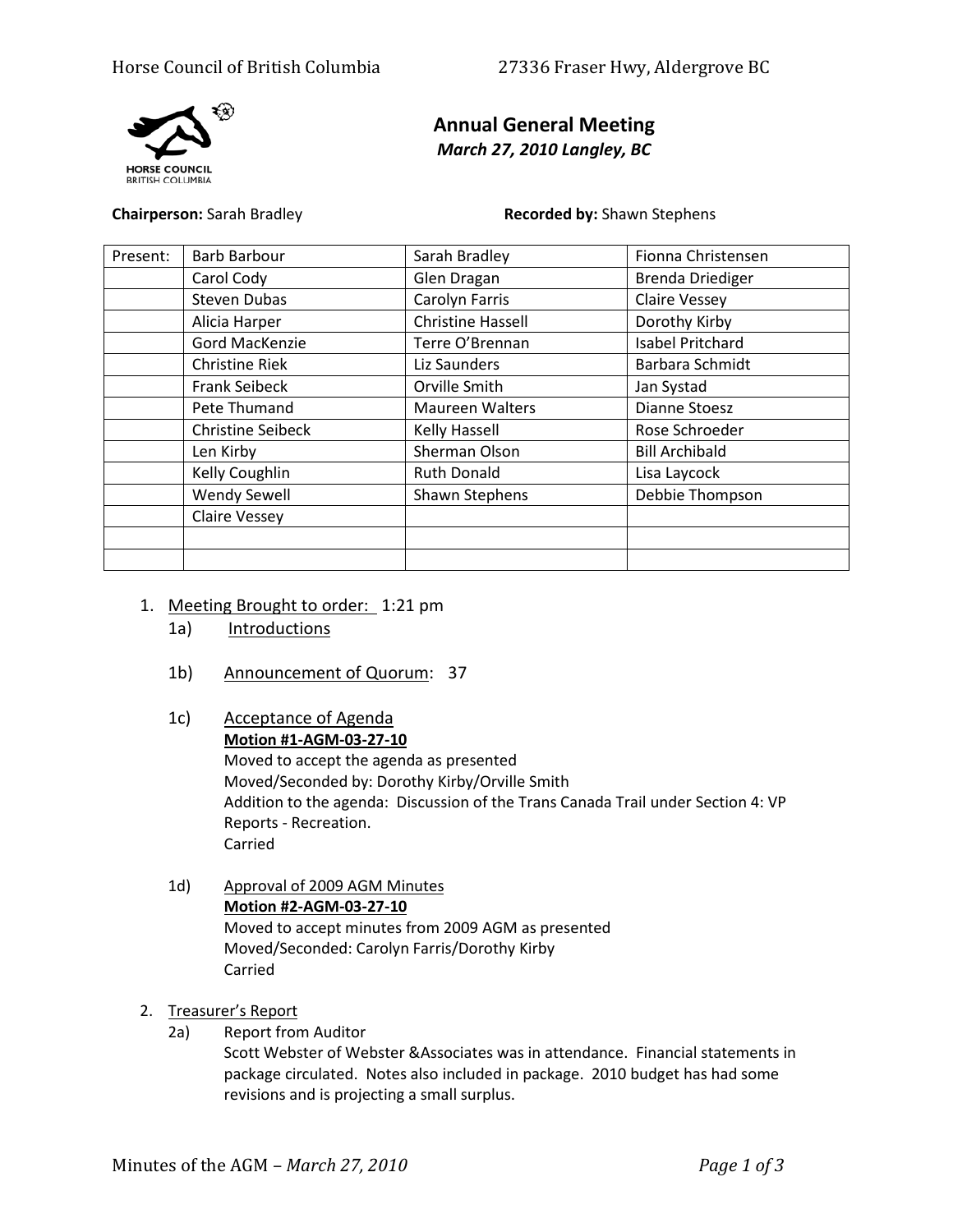# **Motion #3-AGM-03-27-10**

Moved to accept the Auditor's report as presented. Moved/Seconded: Gord MacKenzie/Carolyn Farris Carried

# **Motion #4-AGM-03-27-10**

Moved that Webster & Associates be retained as auditors for 2010 Fiscal year Moved/Seconded: Gord MacKenzie/Carolyn Farris Carried

#### 3. President's Report

Sarah read out her report for the AGM. Will HCBC membership card show the EC logo on it? For the 2011 year it will be on HCBC membership cards.

**Action Item:** Lisa to send EC Constitution web link to Bill Archibald via email.

How will recreation be represented by Equine Canada?

There are 4 divisions: Sport, Industry, Provinces, and Recreation. One of stumbling blocks with recreation has been funding issues. One of the things the Provinces Division has done is to take time on every agenda is deal specifically with recreation issues. Membership dollars to be funneled directly into recreation areas.

#### 4. VP's Reports

VP Competition – Maureen Walters Nothing to add.

VP Coaching & Education - Dorothy Kirby

Nothing to add.

Western Coaches 2 – many coaches who let their status lapse, can now become current again with much more ease. Applies to English disciplines as well.

VP Marketing & Membership – Barb Barbour Nothing to add

VP Industry – Gord MacKenzie Nothing to add. Who are speakers for Industry Conference? Hilary Clayton to be re-confirmed. BCSPCA – what are we doing with them? They have asked for input on horse welfare policy. Any future plans for Conformation Clinics? Good suggestion for industry conference. Judy Wardrope tentatively booked. HCBC has a seat at BCAC, Lynda Atkinson is our representative.

# VP Recreation – Isabel Pritchard

Isabel read out policy recommendation to JTAC. Voted on and approved at board meeting March 27, 2010. Letter went out in support of Trans Canada trail from Isabel and Sarah, asked for it to be made an official position. Many people put work into maintaining Trans Canada